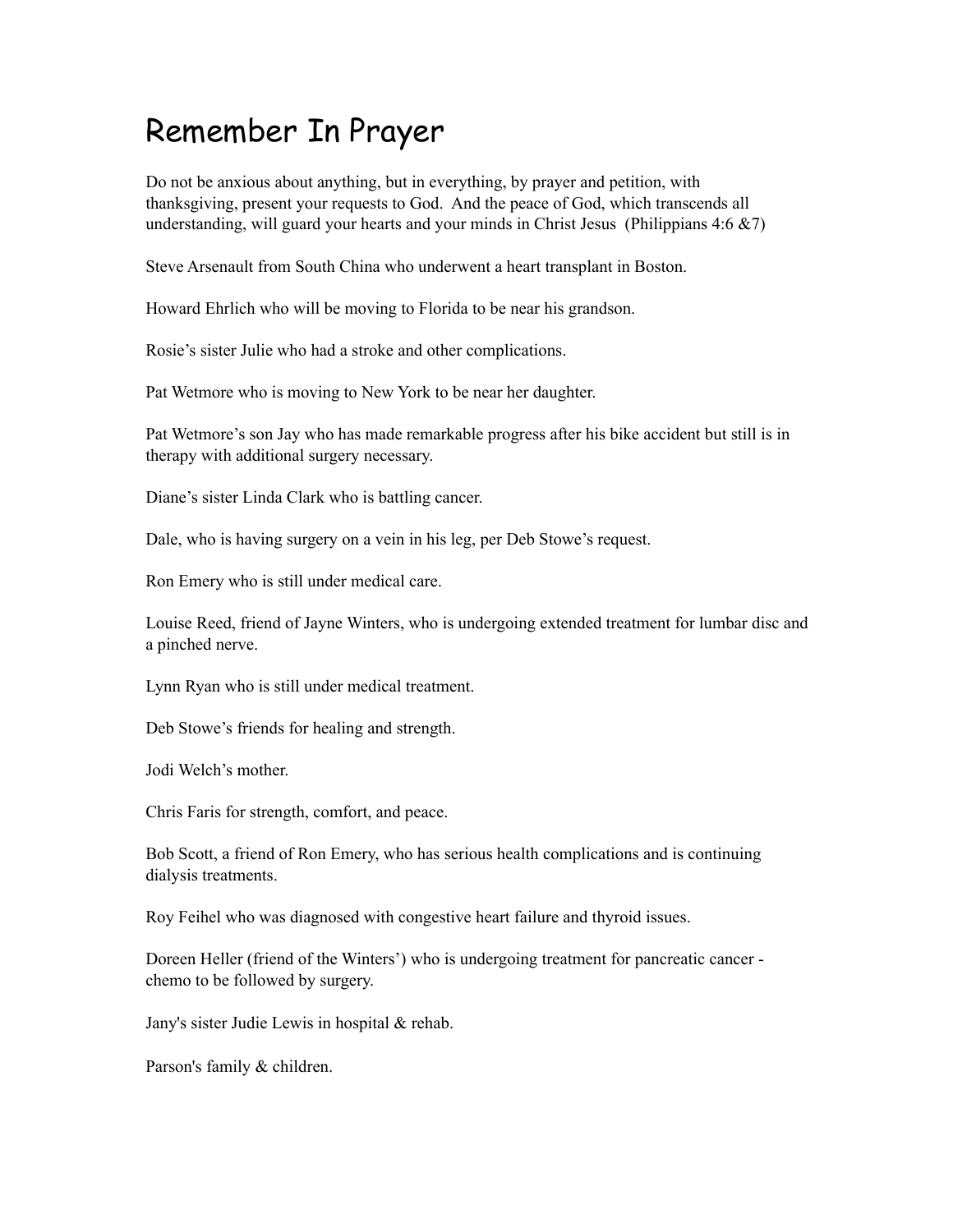Joel Blackwell and family, and the doctors to find a new treatment plan to attack his cancer.

Continued Prayers for Churchill's mother Hannah who is now home recovering.

Debbie Dinsmore who has breast cancer.

Brooke Ireland (friend of Jayne Winters)-keep her in prayers as she continues with severe pain of chronic costochondritis.

Josh Woodward – healing from Sepsis.

Bob, a friend of Bill Childs, who is fighting cancer.

Continued healing for Dale Conley.

Chris' friend Earl for healing & his brother John for guidance.

David Rogers healing from Hip surgery.

Lindsey's Dad who has a severe eye condition.

Kathy, Steve Rawson's cousin, who is being treated for cancer.

Benjamin Mosher recovering from a brain tumor.

Shawn McIntyre healing for his family.

Pastor Paul's parents for continued healing with health issues.

Joanne Austin prayers for Healing.

Churchills family & People from Cameroon for peace & resolution.

Mary-Lee Beffa – (Bernie's sister) – For strength and comfort.

George Schemanske **–** who is recovering from a broken hip and MRSA.

Julie - (Rosie's sister) - please pray for direction in her life.

Janelle Clark**-** (Diane's niece)-pray for healing.

Theresa Welch – (Bernie's sister) – for strength and comfort.

Mike Mossler – who is still having back problems.